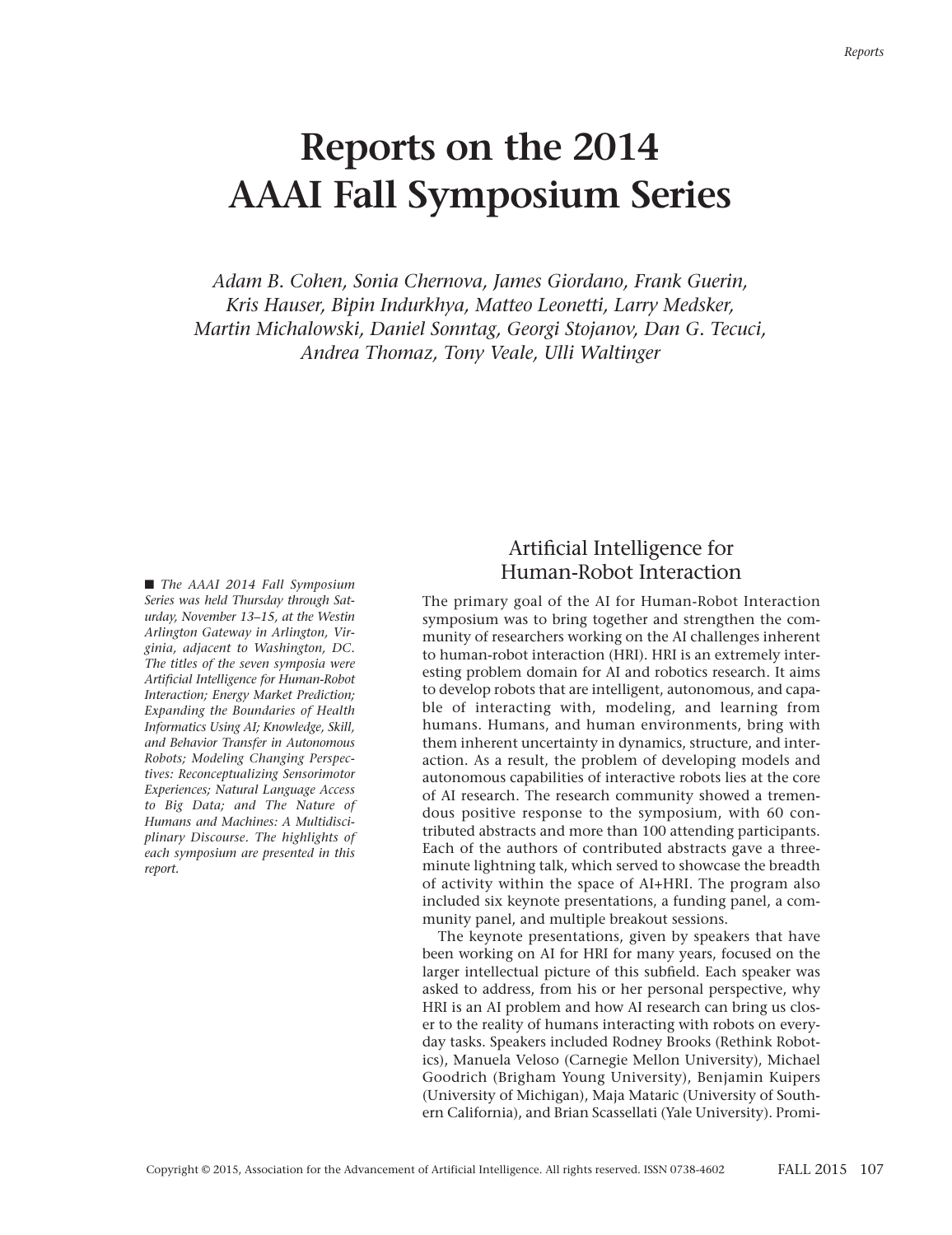nent topics appearing in the keynote presentations included caution against building nongeneralizable models and against studying unimportant phenomena, to do a better job articulating the science of the HRI field to others, and to remain open-minded regarding what advances can be counted as contributions to this young field.

An important part of growing this research community will be the cultivation of funding opportunities. Toward that goal, the symposium included an invited panel session of program managers from the NSF, ONR, NASA, and DARPA. The discussion focused on existing funding opportunities in this area, as well as steps toward establishing new opportunities. The meeting concluded with a planning session on the last morning of the symposium that focused on discussing a roadmap for the field of AI-HRI. A summary of this planning session will be presented at the follow-up AI-HRI symposium that is being planned for fall 2015.

The organizing committee for this symposium included Sonia Chernova (Worcester Polytechnic Institute), Kris Hauser (Duke University), Odest Chadwicke Jenkins (Brown University), Maja Mataric (University of Southern California), Andrea Thomaz (Georgia Institute of Technology), and Manuela Veloso (Carnegie Mellon University). The papers from the symposium were published as AAAI Press Technical Report FS-14-01.

#### Energy Market Prediction

Efforts to tackle climate change require the development of new, clean technologies as well as their adoption, diffusion, and use. Solar panels, battery storage, and energy-efficient technologies must be broadly purchased, installed, and exploited to have measurable carbon impacts. Unlike past energy innovations, these clean technologies will not be centrally sited and owned by a small number of large corporations. Instead, there are millions of individuals, families, and businesses that will decide when, where, and how these energy products are plugged into the electricity grid. The goal of this symposium was to advance computational social science as a tool for energy planners and marketers to select the most efficient, effective, and cost-effective methods for incenting the diffusion of clean technology.

This symposium brought together researchers and practitioners from a variety of domains including multiagent simulation, machine learning, geoinformatics, signal processing, behavioral economics, econometrics, market science, and political science. A major theme of the papers presented at the symposium was the need for close feedback between clean technology adoption records, numerical simulations, and field experimentation. Invited speakers gave talks on this theme. Andy Rossmeissl (chief executive officer of Faraday) focused on how his company's use of large-scale demographic data, predictive algorithms, and randomized control trials can make advertising campaigns for solar companies more effective. Juliet Shavit (president of SmartMark Communications) discussed how computational social science can be harnessed to shape how electric utilities communicate to their customers. Irina Feygina (White House Office of Science and Technology Policy) described how the federal government is applying behavioral insights and rigorous measurement and evaluation to improve the effectiveness of energy programs.

Another major theme was the development of accurate multiagent simulations that can reliably forecast the impacts of new energy policies, programs, incentives, and regulations. Brian Bush (National Renewable Energy Laboratory) introduced a novel methodology for grouping this complex set of today's and tomorrow's national and subnational incentives. Ben Sigrin (National Renewable Energy Laboratory) presented results on a decision framework used by clean tech adopters. Unni Pillai (University of Albany College of Nano Science and Engineering) described a new model for understanding competition between solar companies. Haifeng Zhang (Vanderbilt University) and Joshua Latchford (Sandia National Laboratories) presented numerical models for predicting the adoption of residential solar energy systems trained on real data from San Diego, California. These papers illustrate how a wide variety of datasets can be used to understand and predict future patterns and trends for energy market dynamics.

The symposium participants discussed ways to more quickly integrate new knowledge from the social sciences into numerical models, how the output from numerical models can be tested in realworld pilots, and how pilots can inform local, state, and national energy policies. The value of big data and behavioral insights are becoming in vogue among energy researchers and policymakers. New tools must be generated that couple these approaches, especially with the global need to accelerate adoption rates for clean energy technologies.

The symposium chairs acknowledge support from the U.S. Department of Energy SunShot Initiative. Kiran Lakkaraju (Sandia National Laboratories), Eugene Vorobeychik (Vanderbilt University), and Adam Cohen served as cochairs of this symposium; the papers from the symposium were published as AAAI Press Technical Report FS-14-02.

# Expanding the Boundaries of Health Informatics Using AI

The 20th century laid a foundation of evidence-based medicine that relied on populations and large groups of patients to derive generalized results and observations that were applied to (mostly passive) patients. Yet, the 21st century is shaping up as a time where the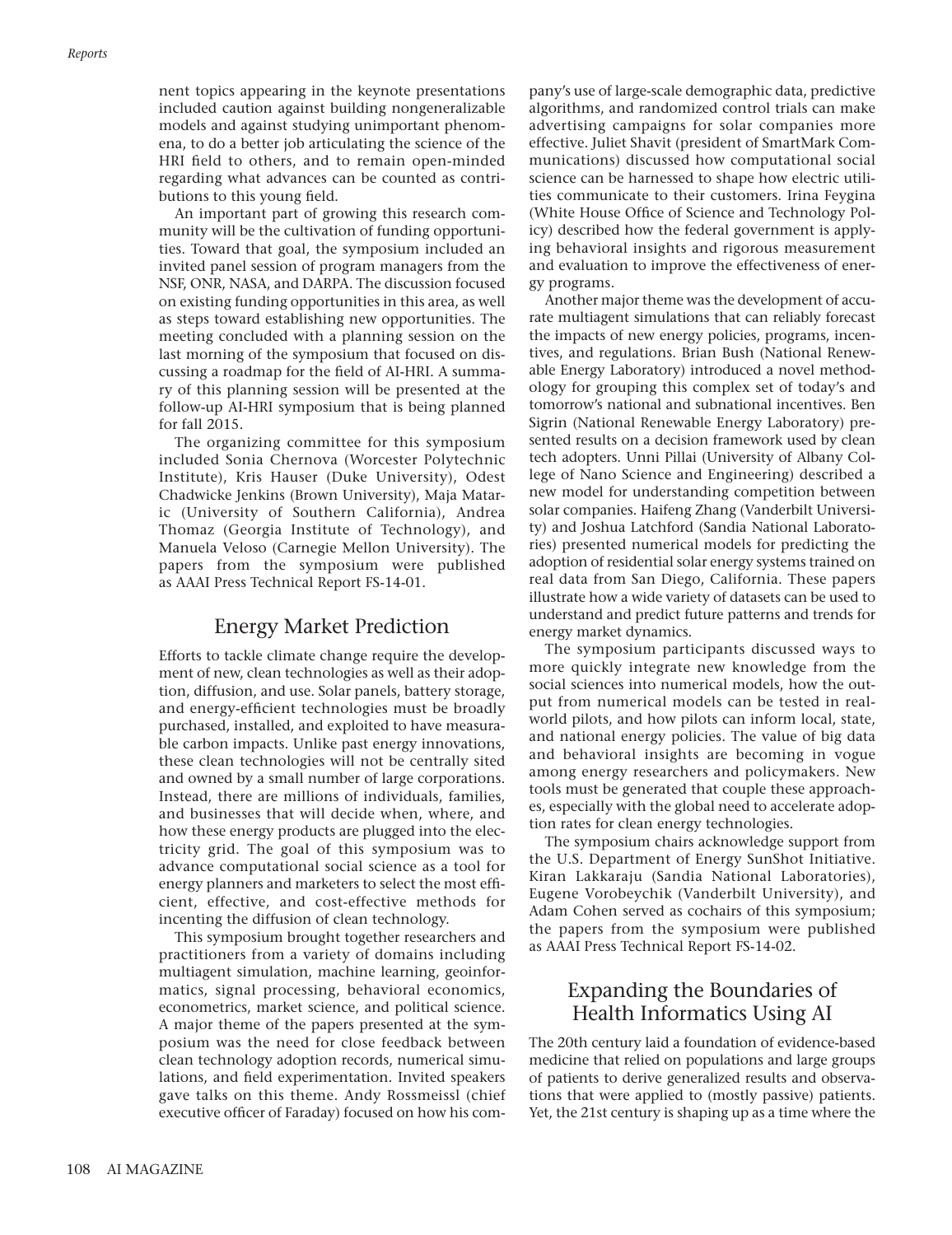patient and personalized health data is the driver of health-care innovation and delivery. This is a significant shift from the paradigm where physicians made patient treatment decisions based on their clinical experience and by evidence-based results derived from general population studies. The rise of novel methods and tools for collecting and storing large amounts of personalized health data (for example from various types of electronic health records and from new sensors) has made vast amounts of data available. Several projects have shown that sharing this data offers multiple advantages to both physicians and patients, enabling them to globally identify similar patient cases and discover successful therapies from other patients and physicians. Access to this information, from a multitude of data channels, allows for shared decision making that enables physicians to personalize care decisions and, at the same time, supports patients' engagement in their own care. This paradigm shift, termed *participatory medicine*, will eventually lead to improved patient outcomes and reduced healthcare costs, but significant challenges must be addressed before its full promise is realized.

In addition to providing physicians with the necessary tools to effectively take advantage of available medical data, patients will need guidance so they can embrace their new roles as active participants in their care. The physician-patient relationship will transition from one- to two-way communication where patient treatment becomes a feedback rather then a feed-forward process. Similarly, information technology will need to evolve to improve communication, collaboration, and teamwork among patients, their families, and care teams involving practitioners from different fields and specialties. All of these changes require novel solutions and the AI community is well positioned to provide both theoretical- and application-based methods and frameworks.

This symposium received a large number of submissions that were divided into several themes. In addition to these themes, three invited speakers provided crucial insights into and directions for health informatics research. The first day began with an invited talk by Mark Boddy (Adventium Labs), Be Careful What You Wish For: The Perils and Pitfalls of Artificial Intelligence in Healthcare. Boddy discussed past, present, and future applications of AI techniques to health care, describing the complications arising from those applications and, where possible, suggesting some potential ways of addressing them. The talk served as a cautionary tale and jumping off point for the symposium's technical presentations. The first day included presentations and posters pertaining to large scale data analysis, with discussions on improving randomized trials through automated meta-analysis and how to scale personalized feedback to a national scale. The afternoon saw talks on semantic health information assistants and using social media for preference elicitation in shared decision making.

Dr. Emek Demir (Memorial Sloan Kettering Cancer Center) kicked off the second day with an applied talk, Harnessing Experts, Machines, and the Crowd to Beat Cancer. Dr. Demir discussed his work with the Pathway Commons project, specifically describing solutions to expand and accelerate precision oncology, combining big data, crowdsourcing, NLP, open data standards, and knowledge bases. The talk provided a poignant introduction to the day's talks on complex patient-oriented care, including work on using AI to support teamwork for coordinated care and a first-order logic-based approach to represent clinical practice guidelines and to mitigate adverse interactions when caring for multimorbid patients. Additional work on semantic integration was presented that tackled the problems of health data interoperability and AI-based argumentation in participatory medicine.

The symposium's final invited talk, MobiGuide: Guiding Patients Any Time, Everywhere in a Personalized Way, was given by Mor Peleg (University of Haifa). Peleg described the multinational MobiGuide project and its work on providing continuous clinical guideline-based guidance for mobile patients. The symposium concluded with a presentation and group discussion led by the symposium's chair, Martin Michalowski, surrounding the current funding landscape for health informatics research. Michalowski also presented various research problems in need of attention as the field moves forward along with opportunities for collaboration and publication between the symposium participants.

Martin Michalowski served as the symposium chair with Dympna O'Sullivan, Jay M. Tenenbaum, and Szymon Wilk serving as cochairs. The papers of the symposium were published as AAAI Press Technical Report FS-14-03.

#### Knowledge, Skill, and Behavior Transfer in Autonomous Robots

Autonomous robots have achieved high levels of performance and reliability at specific tasks. However, for them to be practical and effective at everyday tasks in our homes and offices, they must be able to learn to perform different tasks over time, demonstrating versatility. Learning each task in isolation is an expensive process, requiring large amounts of both time and data. In robotics, this expensive learning process also has secondary costs, such as energy usage and joint fatigue. Recent developments in transfer and multitask learning provide a potential solution to this problem, enabling robots to minimize the time and cost of learning new tasks by building upon knowledge learned from other tasks. This ability is essential to enable the development of versatile autonomous robots that are expected to perform a wide variety of tasks and rapidly learn new abilities.

Various aspects of this problem have been addressed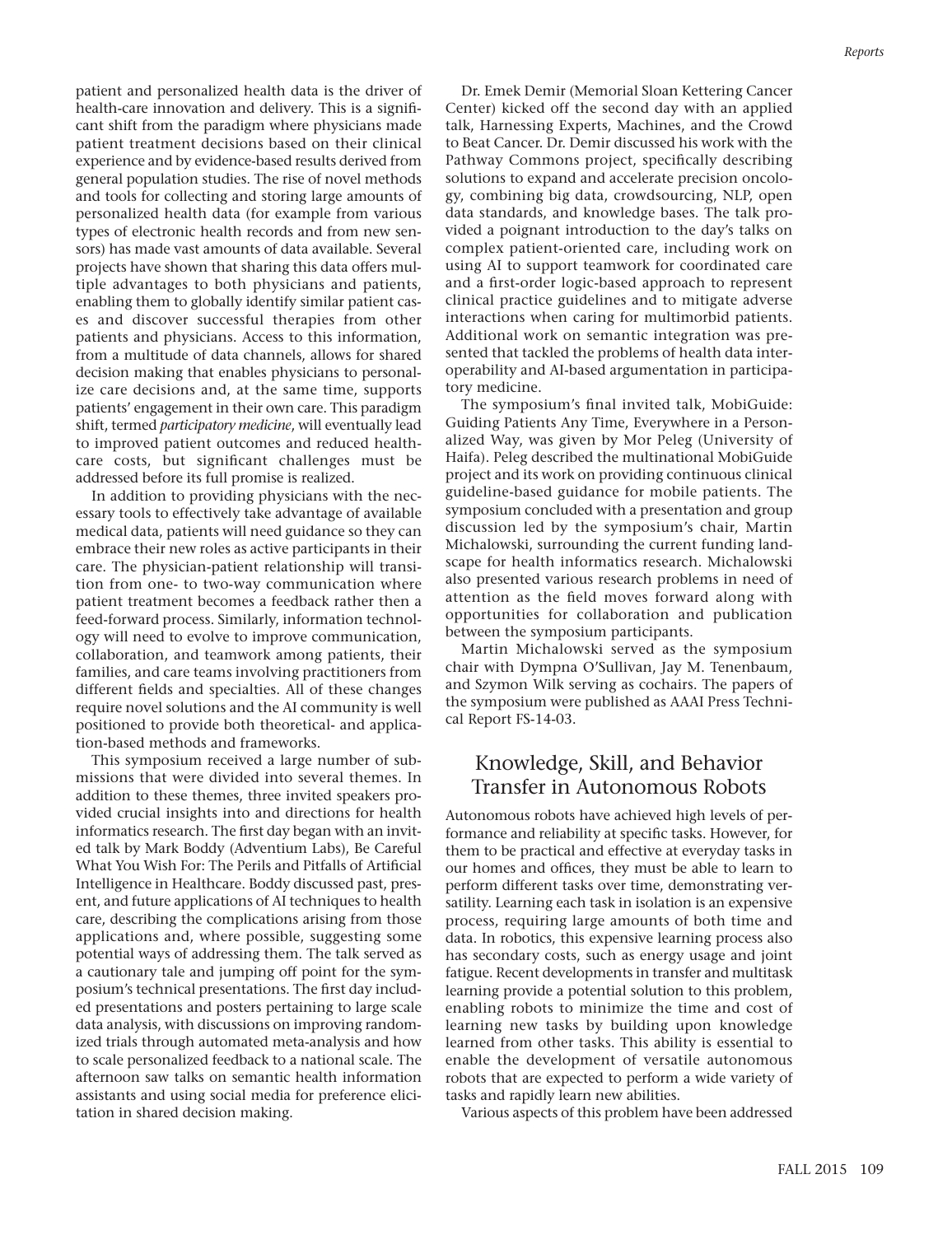by research across several different communities, including machine learning, knowledge representation, optimal control, and robotics. This symposium brought together researchers from these different communities toward the goal of enabling autonomous robots to support a wide variety of tasks, rapidly and robustly learn new abilities, adapt quickly to changing contexts, and collaborate effectively with other robots and humans to achieve a common goal.

One of the main themes of the symposium was human-robot interaction, that is, how knowledge can be effectively transferred from humans to robots or vice versa. This was related to both single skill transfer, for instance teaching a robot how to clean the table, and to more general interaction through which robots can affect humans' behaviors, such as in healthier life choices. Three invited speakers explored various aspects of human-robot interaction: Yiannis Demiris (Imperial College London), Andrea Thomaz (Georgia Institute of Technology), and Maja Mataric (University of Southern California).

Another major theme was skill abstraction in a reinforcement learning setting. Understanding the similarities between different problems, and exploiting such similarities in order to generalize and transfer behaviors is an area increasingly active in reinforcement learning, although the applications to robotics are still limited. Two invited speakers discussed different methods for hierarchical learning and control: Peter Stone (University of Texas at Austin), and Nathan Ratliff (Max Planck Institute for Intelligent Systems). Manuela Veloso (Carnegie Mellon University) also gave an invited talk on an historical perspective of transfer learning, from when similarities across tasks were studied in symbolic reasoning under different names, to more recent results in the reinforcement learning setting.

The symposium participants discussed with interest the diversity of the methods in this emerging area, and the difficulties that still arise in their application to physical robots. The challenge of knowledge transfer can take different shapes in the different fields related to artificial intelligence and robotics. Participants agreed that future symposia on this topic will help identify connections across such fields, in order to overcome the difficult problem of overly specialized robots, unable to be generalized to similar contexts and exhibit versatile behaviors.

Matteo Leonetti served as chair of the symposium, with the collaboration of Eric Eaton and Pooyan Fazli as cochairs. The papers of the symposium were published as AAAI Press Technical Report FS-14-04.

# Modeling Changing Perspectives: Reconceptualizing Sensorimotor Experiences

The Modeling Changing Perspectives symposium took inspiration from William James's observation that objects can be perceived in quite different ways depending on one's needs at the time. He gives the example of a piece of paper that could be conceived of as a surface for inscription or a combustible material, depending on one's needs. Some objects have well-established conventional uses and are conventionally perceived in a particular way, but James points out that there "are no truer ways of conceiving them than any others." If we take this idea into AI, to subareas that deal with perception, such as in computer vision and robotics, then we must question whether it is unduly limiting to focus only on obtaining the ground truth of a scene. Humans have a capacity to reinterpret experiences, to fluidly change perspectives and dynamically reframe a stimulus, when prompted by needs or external suggestions, for example. This is a key process at work when humans stretch their concepts to fit similar categories, or see deep similarities between things that are superficially different. It may be one of the key processes that make human cognition robust enough to deal with everyday variability, to effortlessly see analogies with past experiences and how to apply them to the present, and to engage in creative thinking: finding divergent ways to conceptualize a situation, rather than just one conventional way. These are key areas where existing artificial intelligence techniques are lacking.

The symposium focused on the representational basis of divergent thinking that allows humans to change perspectives and reconceptualize stimuli with apparent ease. Divergent choices can be made at the boundaries of different representations and computational levels. Cognitive systems need to interpret low-level experiences (such as neuronal, physiological sensors) using high-level concepts (such as belief, intention, identity). Recent advances in bottom-up machine learning allow computational systems to go from low-level sensor data up to useful midlevel features, and to even higher-level features still. Humanlike cognition also employs a top-down process to meaningfully frame our perceptual experiences. It is the top-down processes that allow an agent to interpret an object or an experience in divergent ways. For example, a household object like a frying pan may be used conventionally to fry an egg, or creatively to swat a fly or bash a burglar. This divergence is closely related to imaginative play and may also be integral to modeling social phenomena like empathy, since empathy demands that we adopt another's viewpoint, that we see things through a different lens (reconceptualization).

A number of related and overlapping strands of research were represented in this symposium, including computational techniques for reconceptualization; using analogies to facilitate and guide the process of reconceptualization in problem solving and education; how humans judge similarities, and how these judgments differ from those made by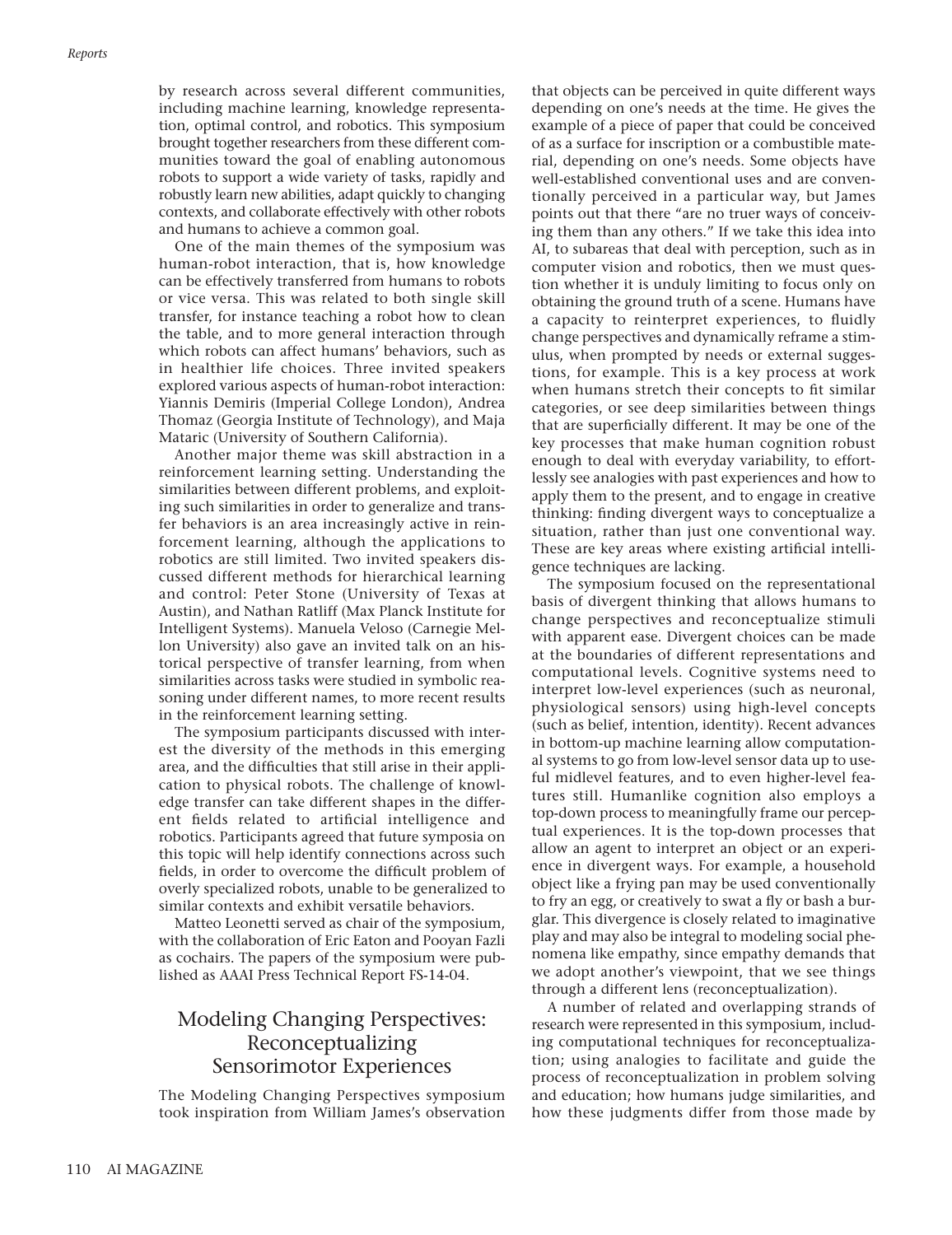computational systems; modeling emergence of linguistic concepts based on the sensorimotor information; the problem of discovering novel connections between linguistics concepts by looking at how these concepts are used with other concepts.

Over two days of intense discussion, we identified a few interdisciplinary, collaborative research themes that we plan to pursue in the near future. These include how to develop a computational system that discovers novel tool use to solve problems; and how to incorporate creative, playful interpretations in a machine vision system.

Bipin Indurkhya, Georgi Stojanov, Frank Guerin, and Tony Veale served as cochairs of this symposium. The papers of the symposium were published as AAAI Press Technical Report FS-14-05.

#### Natural Language Access to Big Data

Today's enterprises need to make decisions based on analyzing massive and heterogeneous data sources. More and more aspects of decision making are driven by data, and as a result, more and more business users need access to data. Offering easy access to the right data to diverse business users is of growing importance. There are several challenges that must be overcome to meet this goal. One is the sheer volume: enterprise data are predicted to grow by 800 percent in the next five years. The biggest part (80 percent) are stored in unstructured documents, most of which are lacking informative metadata or semantic tags (beyond date, size, and author) that might help in accessing them. A third challenge comes from the need to offer access to these data for different types of users, most of whom are not familiar with the underlying syntax or semantics of the data.

Natural language interfaces and question-answering systems, such as Watson, Smartweb, Siri, Start, or Evi, have been successfully implemented in various domains, for example, in encyclopedic knowledge bases (such as IBM's Jeopardy Challenge), in the field of energy (such as DGRC), or in the domain of mathematics (such as Wolfram Alpha). Following up on prior work in natural language interfaces to databases (NLIDB) and question answering (QA) systems, this workshop brings together experts from both academia and industry to present their most recent work related to problems that leverage natural language in the context of big data. They can share information on their latest investigations and exchange ideas and thoughts in order to push the research frontier toward new technologies that tackle the aspect of natural language access to large-scale and heterogeneous data.

The symposium addressed three different themes in particular. First, the challenge of leveraging largescale structured and unstructured text collections, as most of available data are stored in unstructured documents; second, the aspect of entity contextualization to support natural language access by means of information extraction and disambiguation at web scale; and third, the aspect of translating the users' information needs into formal queries. We brought together researchers both from academia and industry from a variety of AI subfields such as natural language processing, decision support, and cognitive systems.

The talks included two invited talks emphasizing the aspects of cognitive computing and weighted deduction as an abstraction level for AI. The first invited talk, given by Frank Stein (IBM), focused on the industry perspective of the recent advances of the IBM Watson system and outlined the current challenges of cognitive assistants that leverage big data. The second invited talk, given by Jason Eisner (Johns Hopkins University), presented an overview in nonprobabilistic programming for probabilistic reasoning by means of the Dyna program. The symposium participants discussed the importance of information extraction algorithms as an important precondition for a natural language access, as well as natural language processing for document analysis including semantic role labeling and coreference resolution.

Ulli Waltinger, Dan Tecuci, and Daniel Sonntag served as cochairs of this symposium. The papers of the symposium were published as AAAI Press Technical Report FS-13-06.

### The Nature of Humans and Machines: A Multidisciplinary Discourse

Recent advances in artificial intelligence (AI) — such as the development and use of human-computer interfaces to augment human capabilities, introducing technological products that replace the need for some human activities, and creation of machines that exhibit increasingly complex cognitive capabilities (inclusive, perhaps of some form of sentience) — while still formative are nonetheless prompting questions about both what it means to be human, and how such sentient machine systems should be regarded. Recent large-scale agendas such as the United States' Brain Research through Advancing Innovative Neurotechnologies (BRAIN) initiative, the European Union's Human Brain Project, and the Asian Decade of the Mind are dedicated, at least in part, to the iterative development and use of neurally modeled, derived, and mimetic technologies. Such increasing support for and commitment to convergent neurocomputational technology and reverseengineering neural (if not brainlike) systems fosters an escalating pace and scope of neurally modeled AI developments.

This pacing of technical advancement frequently surpasses that of the discourses that are important, if not required, to both pragmatically assess potential